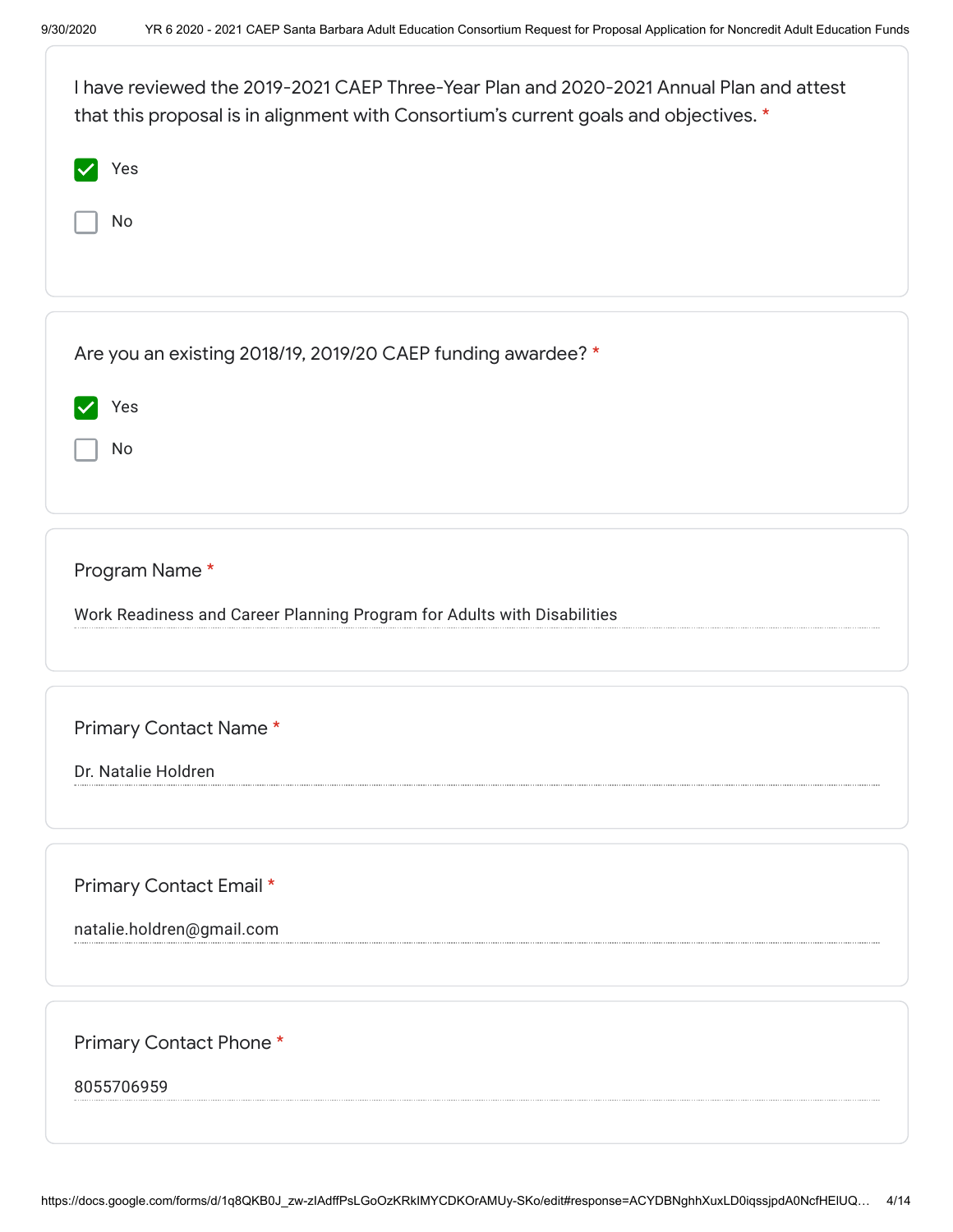| Applicable Noncredit Program Area *           |
|-----------------------------------------------|
| Adult Education (ABE, ASE, Basic Skills)      |
| English as a Second Language/Citizenship      |
| Entry or Reentry into the Workforce           |
| <b>Adults with Disabilities</b>               |
| Short-Term CTE/Programs in Pre-Apprenticeship |
| Literacy                                      |
|                                               |
|                                               |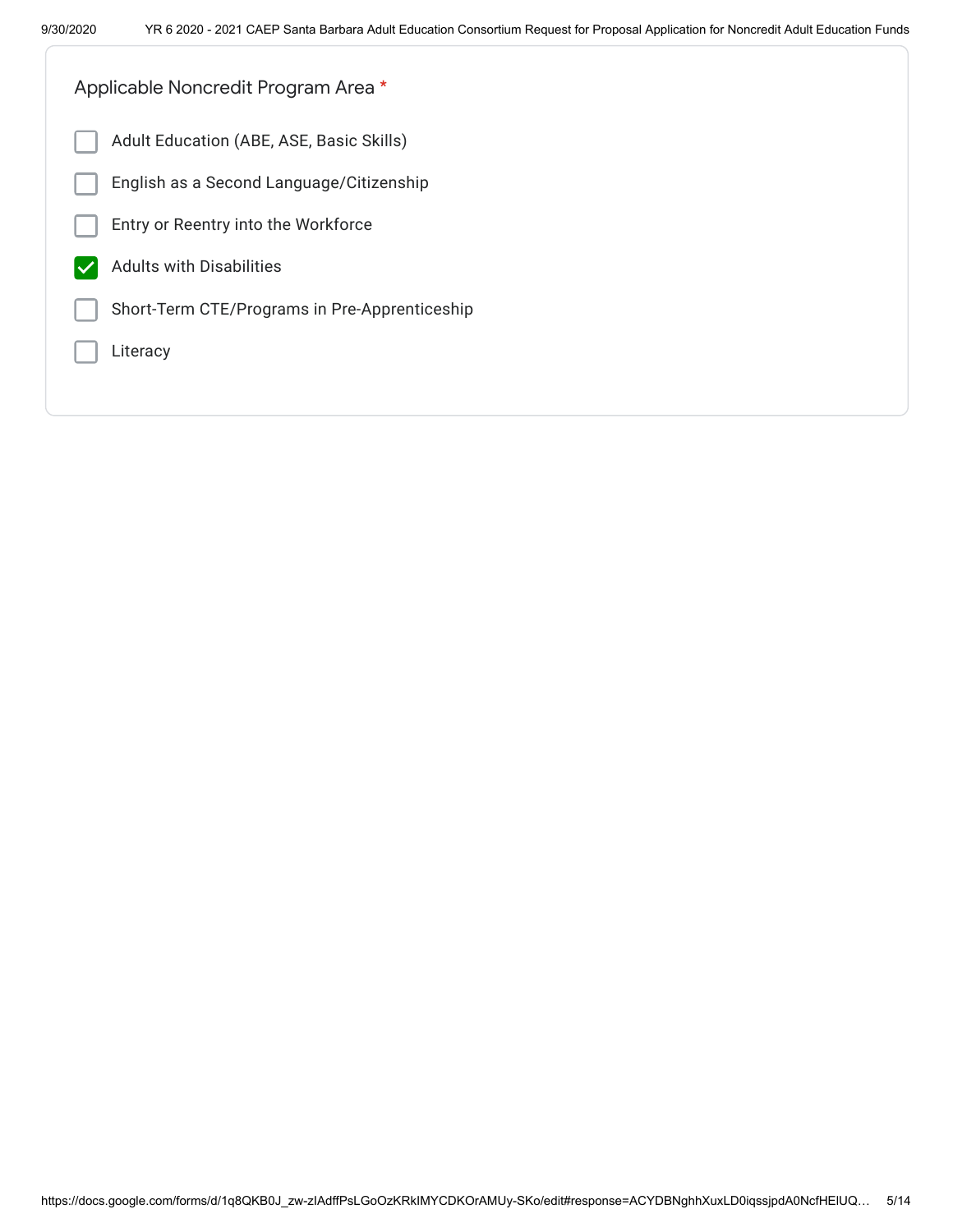1. Executive Summary: Please provide an executive summary of your proposed plan (to include overarching goals and outcomes) to create new programs or expand existing programs in one of the areas identified above. \*

The SBCC Work Readiness and Career Planning Program for Adults with Disabilities was launched in January of 2019. The program consists of two non-credit classes designed to help address common barriers adults with disabilities face in finding, securing, and maintaining employment. These courses teach vocational soft skills including: time management, communication, self-advocacy, and technology using curriculum specifically designed for the unique instructional needs of adults with disabilities. The development of this program was driven by data gleaned from the AEBG-funded 2016 BW Research study of our region as well as data from our community partners. We are currently in our fourth semester and have continued our habit of ongoing data-based decision-making in order to continually improve upon our program design. In Spring of 2020, we had to adjust to campus closures due to COVID-19. Our program is currently remote pending the reopening of campus. Due to this and the onboarding of a new program instructor, we postponed rolling out our previously funded Community Liaison role as we responded to more pressing needs including training faculty and ensuring our students could access and thrive in the remote version of our classes.

As our county faces increased unemployment, we believe that our program is now more vital than ever in ensuring that adults with disabilities get the training and support that they need to secure and maintain meaningful community employment. Our emphasis for the coming year will be to continue to adapt our curriculum to meet the changing needs of our students during COVID-19 and to build up our high-touch customer service and community relations via our Community Liaison. We aim to strategically adapt to the changing economic conditions in our community and leverage community partnerships that will help our students successfully transition into the workforce.

## Goals:

1) Maintain a staff to student ratio that allows the program to adequately meet the needs of our diverse learners with a wide range of educational needs (1 instructor and 2 instructional support staff per class).

2) Establish a Community Liaison to: a) provide current students and badge recipients with high touch customer service related to achieving their vocational goals and expediting their entry into the workforce, b) connecting students to SBCC Student Services and community agencies that offer appropriate supports, and c) utilizing these partnerships with Student Services and community agencies to increase referrals into the Work Readiness Program.

3) Continue to improve mechanisms and networks for program marketing, community partnerships, program improvement, and ongoing participation in the CAEP grant process with support and guidance from the DSPS Director. This includes marketing with a lens for diversity and equity, outreach to underserved communities, and researching and reducing barriers to participation for all.

## Expected Outcomes:

1) Establish and sustain a high-quality program that has the material and staffing resources to meet the remote instructional needs of a diverse student population during unprecedented times.

2) Establish a high touch system for helping students apply the knowledge they gain in the classroom to their individual goals and support needs including facilitating their connection to local adult service organizations.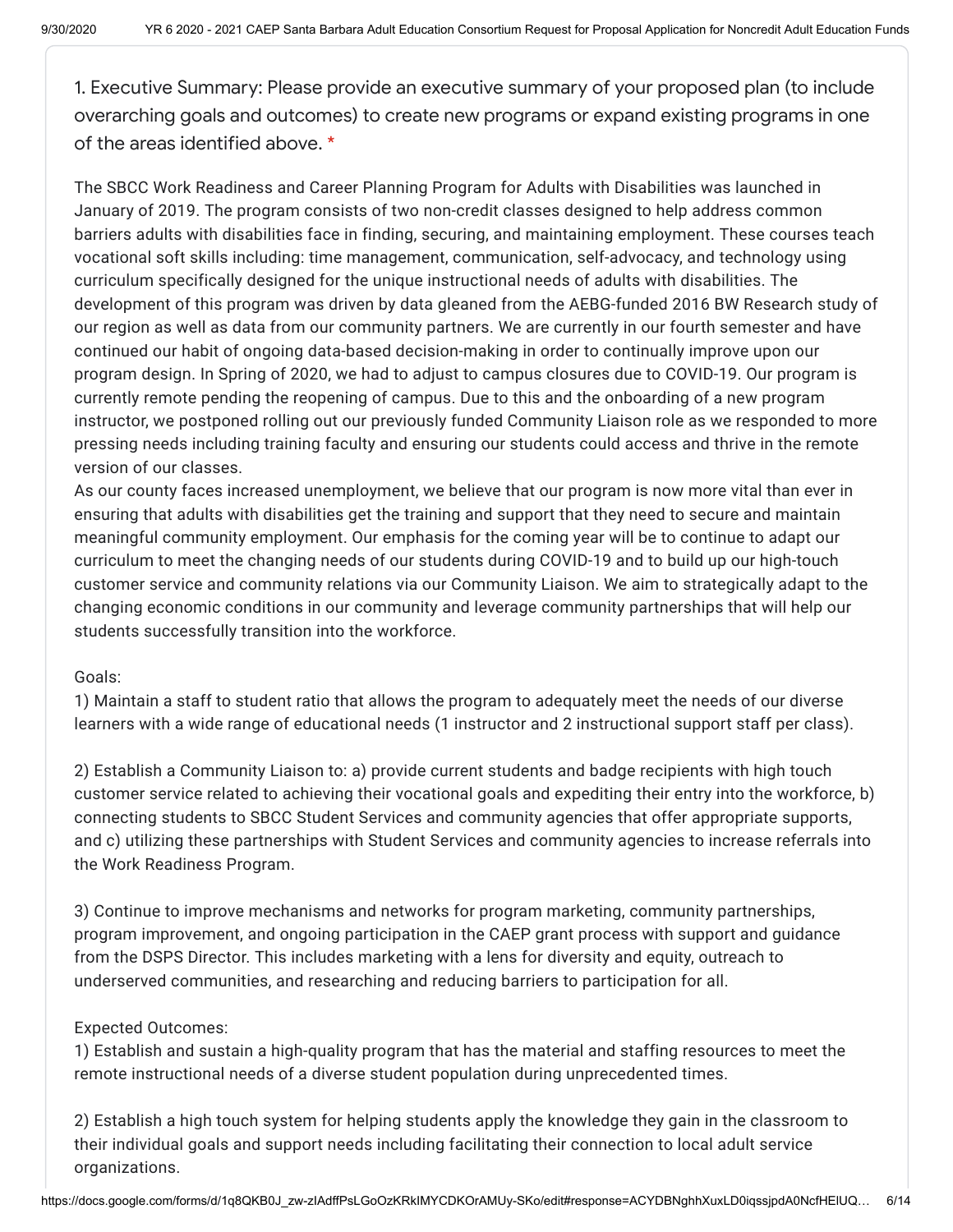3) Continue to increase enrollment and the number of students who earn a badge and successfully transition to community employment.

2. Integration: Please explain how your proposed program integrates adult education programs at SBCC and creates a transition to credit/transfer educational programs or creates a transition to the workforce (including, but not limited to, internships, jobs, pre-apprenticeships, and selfemployment). \*

Our goal for establishing a Community Liaison directly addresses transition to credit and the workforce by creating high touch customer service for students who will likely need support with referrals to Student Services or help navigating the adult service community agencies that provide internships, job-placement, coaching and other related supports. This is an important component of a program designed for individuals with disabilities who may face barriers when 1: trying to generalize skills from the classroom to the applied setting, and 2) navigating potentially complicated paperwork and referral processes to access services.

In addition to the benefits non-credit students receive from the School for Extended Learning offerings, many credit students receiving DSPS supports or participating in groups such as the Neurodiversity Club on Main Campus struggle with the soft skills related to educational and vocational success and would also benefit from more applied vocational training. We have been able to identify and refer students with these needs from credit to non-credit course offerings to supplement their coursework and maximize their goal achievement. In some cases, the students needed viable employment in order to be able to afford to continue their education at SBCC.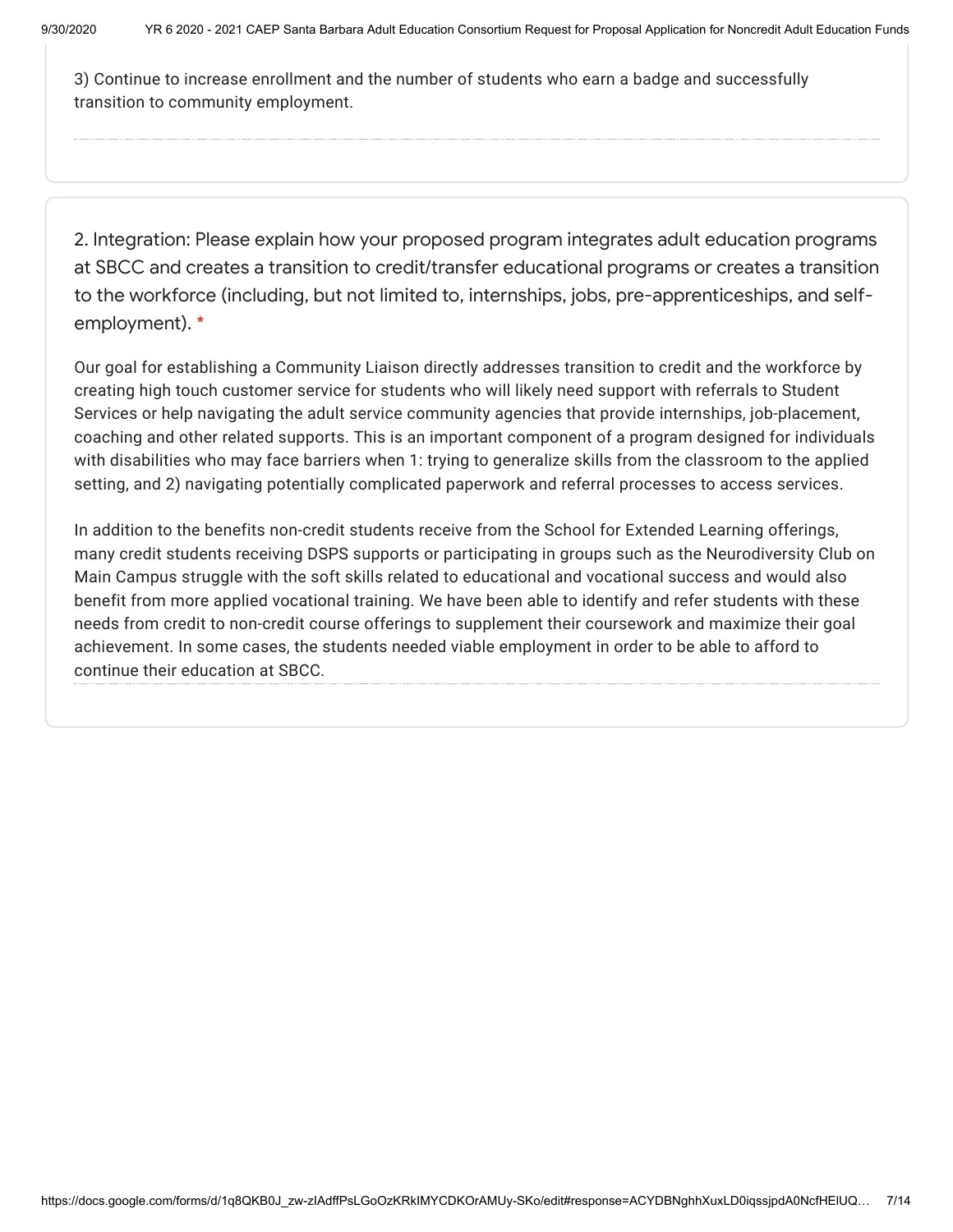3. Justification: Please justify the need of your proposed program and include research, labor market information, employer feedback, student surveys, or other relevant information and describe how funding will further your objectives. For programs that have previously received funding, please justify the need, include students served, and provide a status report on your existing award(s) and remaining balance(s). \*

Data from the California State Council on Developmental Disabilities from the past decade indicate that the unemployment rate for adults with Developmental Disabilities tends to hover around 87%. Since March, Santa Barbara County has seen a dramatic increase in the general unemployment rate due to the pandemic. While we do not yet have disaggregated data highlighting how COVID-19 has impacted unemployment within the disability community in Santa Barbara County, we know that this group has been adversely affected in multiple ways. In a recent publication on the impacts of the pandemic for those with intellectual and developmental disabilities (I/DD), The Arc highlights the tremendous challenges this population is facing.

"Individuals with I/DD are struggling with a loss of services that support their being included in their communities. People with disabilities are being further isolated under circumstances they may not fully understand or manage without necessary physical, emotional, and behavioral support. Students with disabilities are struggling to participate in remote schooling, without necessary accommodation and supports. Increased isolation and stress also are contributing to a higher risk of violence and abuse."

The Arc goes on to emphasize a dire need for "quality, online, interactive programming to support and engage individuals who are isolated" and a "need for resources that promote engagement and/or relieve anxiety from social distancing and isolation." In spring, our swift transition to remote instruction and our careful approach to individualized support allowed our classes to serve these critical functions for our students, while also allowing them to continue their vocational and self-advocacy training in meaningful ways. Since the inception of our program, we have had 103 enrollments in our Work Readiness classes, 51 of those were last spring and this fall during the pandemic. Funding will allow us to adapt our program to meet the challenges posed by COVID-19 and remote teaching and initiate our Community Liaison role, which will provide high-touch customer service for students as they work to transition from our program into the workforce. By the end of the spring term, we anticipate that we will have expended all of our funds with the exception of those allocated for the Community Liaison position, which we will roll out in the beginning of spring 2021.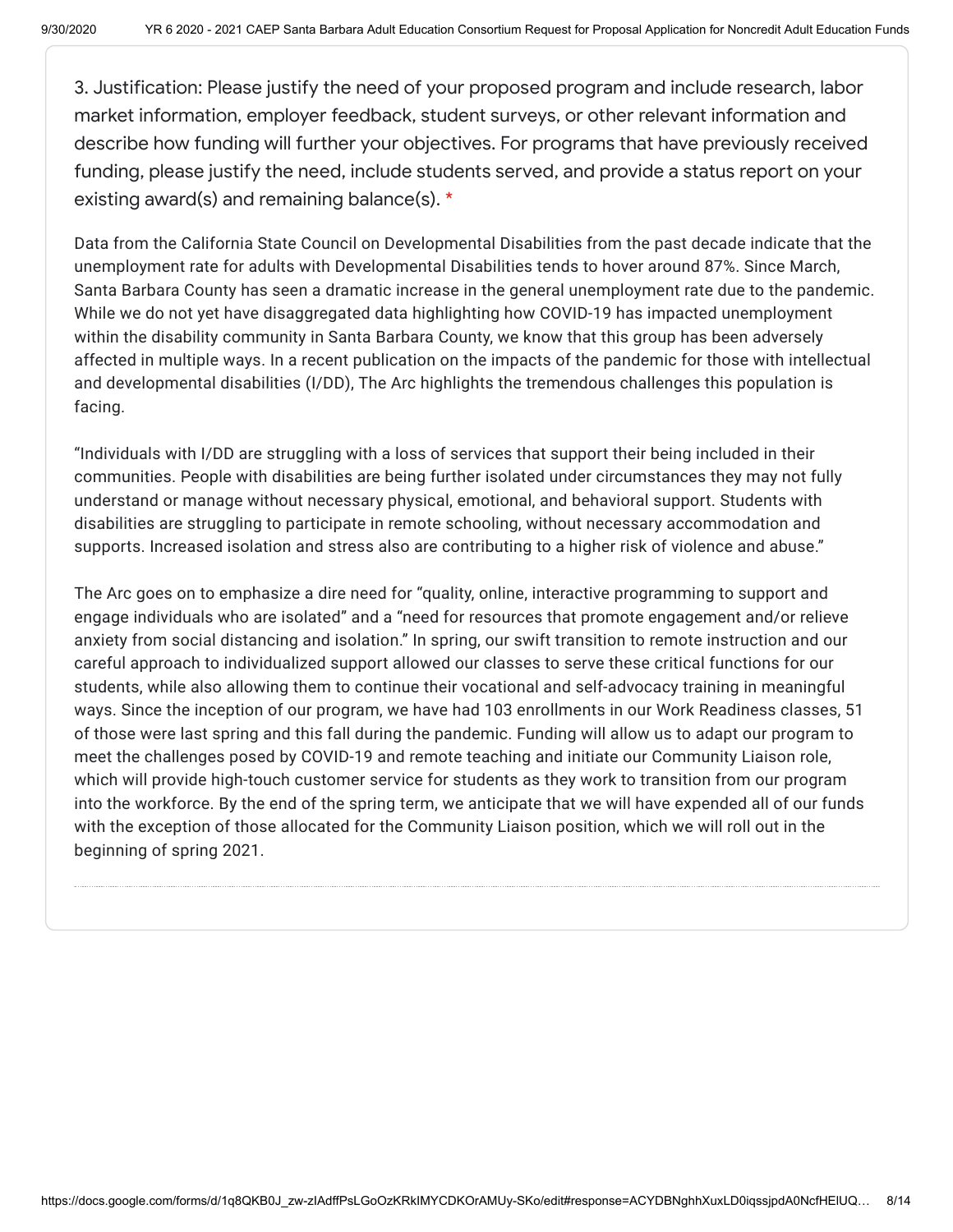4. Outreach & Marketing: Please describe your plans to conduct outreach and marketing to reach your target population and increase enrollments. \*

Outreach and marketing will happen in three distinct ways:

1) Consultant will oversee targeted marketing in the local disability community and related networks with support from the Community Liaison including creating and distributing materials, giving presentations, and participating in disability-related events and fairs. This marketing will include an emphasis on connecting with organizations and educators that serve traditionally underserved communities including those families for whom English is not their primary language.

2) Consultant will serve as a bridge from credit to non-credit programming by referring current students from the SBCC Neurodiversity Club, Shoreliners, and Autism support services to the Work Readiness Program and other SEL offerings.

3) Community Liaison will leverage relationships established with adult service community agencies and SBCC Student Services as a way to encourage student referrals into the Work Readiness program.

5. Partnerships: Please provide 2-3 prospective CAEP Programs or Partners you plan to work with to maximize student and client participation and describe your prospective collaborative efforts; either with current CAEP programs and/or other external community entities. \*

The Work Readiness Program has and will continue to work in partnership with the following organizations:

- Our local school districts (Carpinteria and Santa Barbara) and their secondary programs serving students who are preparing to transition out of the K-12 system. We have worked hard to develop a program that meets the needs of these students and are continuing to shape the program based on what we learn from them in order to maximize enrollment and student success. We have seen an increase in the number of these students who attend our program during remote instruction.

- The Department of Rehabilitation will continue to be an agency we refer our students to in order to access employment services. We also hope to receive referrals to our program from their agency.

- We will continue to partner with the SB Transition Collaborative, a group of agencies dedicated to improving transition outcomes for individuals with disabilities including multiple adult service organizations, the Tri-Counties Regional Center, the Santa Barbara County Education Office, the Alpha Resource Center, the SB SELPA, and the Independent Living Resource Center. This group is an outlet to market our program, a venue for establishing partnerships as our students transition into the workforce, and a think tank for better meeting the needs of our community.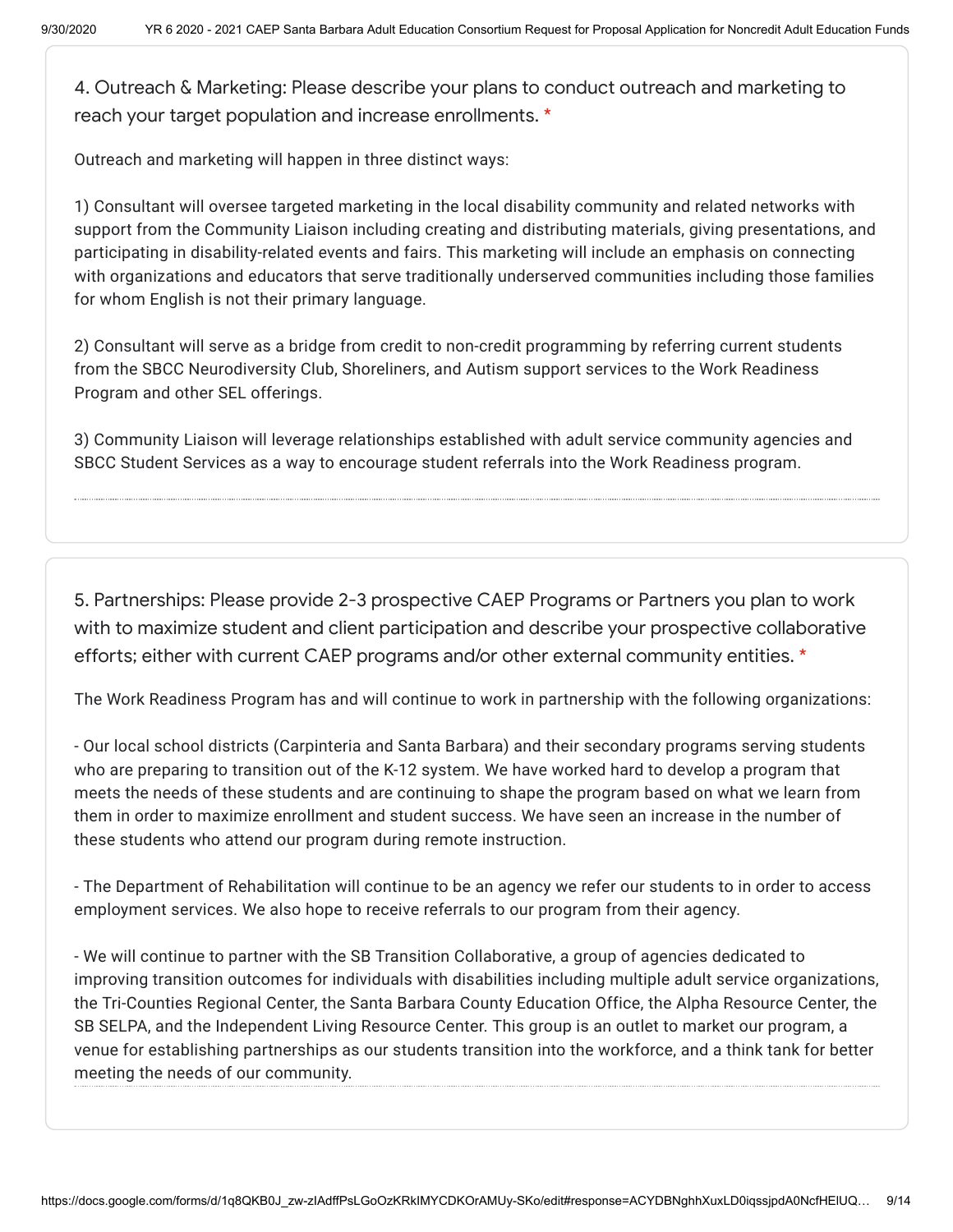6. SBCC Noncredit Student Support Services: Provide your plans to integrate SBCC Noncredit Student Support Services in order to assist students in obtaining abbreviated educational plans. \*

The Community Liaison will gather information about Non-Credit Student Support Services and assist students in identifying and accessing the supports they would most benefit from. Additionally, our Work Readiness Program would be happy to provide assistance, if necessary, on how Student Services might best meet the needs of our diverse student population.

7. Alignment: Please describe how your program is in alignment and furthers the Consortium's goals and objectives as stated above. \*

We are committed to providing excellent programming for adults with disabilities with a stronger emphasis on facilitating successful transition into the workforce by leveraging our community partnerships. We have also placed an emphasis on thoughtfully adapting our program to meet the challenges of remote instruction during COVID-19 while responding to the changing economic conditions in our community. We strive to do all of this using a lens of anti-racism and equity through our approach to program outreach and marketing, culturally responsive curriculum, and in our provision of student supports.

8. Leveraging Funds : Please describe what other funding sources, and the percentage of those funding sources, will be used to support your CAEP proposed program. \*

The instructor expenses for the Work Readiness Program are funded by student attendance. In the past, additional support (for example, professional development training, curriculum stipend hours, and some materials) has come from the School for Extended Learning and Disability Services and Programs for Students.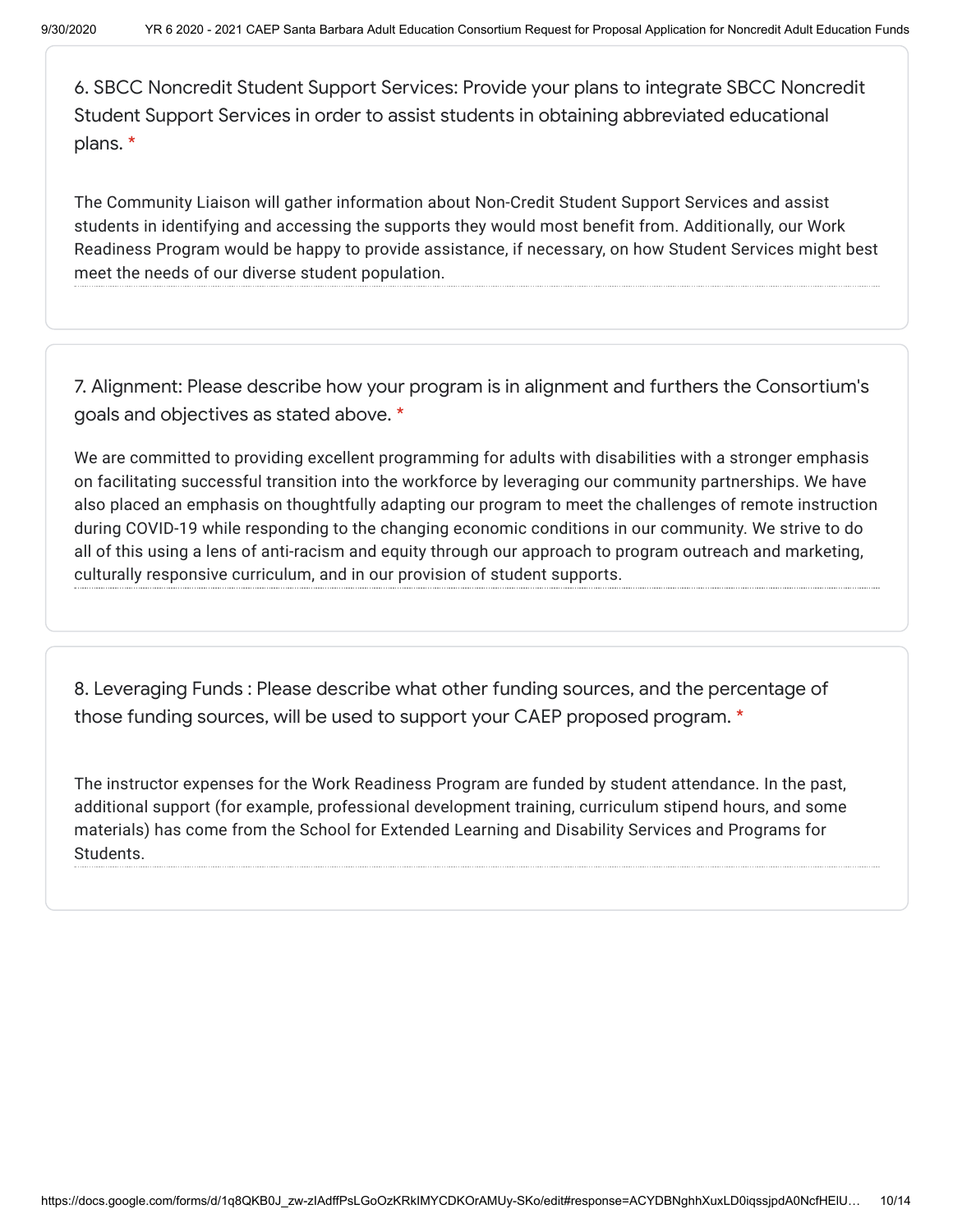9. Diversity, Inclusion, and Equity: Please describe how your program will create a diverse, inclusive, and equitable educational experience for adult learners. Please identify strategies in which your program plans to address racial inequality and professional development support for instructors and staff. \*

The Work Readiness Program is firmly rooted in the values of diversity, equity, and inclusion. We are acutely aware of the research on the inequities that exist for those with disabilities and how intersections of race, language, gender, socioeconomic status, and sexual orientation create further disparities in access to education, employment, and services. We work hard to ensure that our marketing is strategic and goes beyond traditional dominant culture methods by reaching out to various organizations and educators who have direct access to families. We also believe that our staff maintain the same values for equity and inclusion and that those values permeate their work with students and the program at large. Finally, we believe that representation is important, and have been thoughtful about using culturally responsive materials.

10. Potential Budget Reductions: Please describe what specific programming needs and/or services your program would reduce or eliminate should the CAEP grant budget be reduced (range 10-25% at any point during the grant cycle). Please note that final budget reductions would be determined by the Santa Barbara Adult Education Consortium based on the Consortium's priorities and goals. \*

Due to COVID-19, we postponed initiating the Community Liaison position and still have funding from the last grant cycle for two semesters of high-touch customer service meetings that we have yet to implement. For this reason, our current request already reflects a reduction in requested funds. If we needed to reduce our request further, we would reduce the amount allocated for curriculum and postpone refreshing it at a later time.

# 6. Activity Chart \*

Please use the Activity Chart provided in the link under the instructions and email to [sbaebg@gmail.com.](mailto:sbaebg@gmail.com) The Activity Chart should outline your program's specific objectives and activities, along with a timeline for completion, the person/agency responsible, outcomes and data capture methods. Please attach additional pages if necessary.

I certify that the Activity Chart has been completed and emailed to **[sbaebg@gmail.com](mailto:sbaebg@gmail.com)**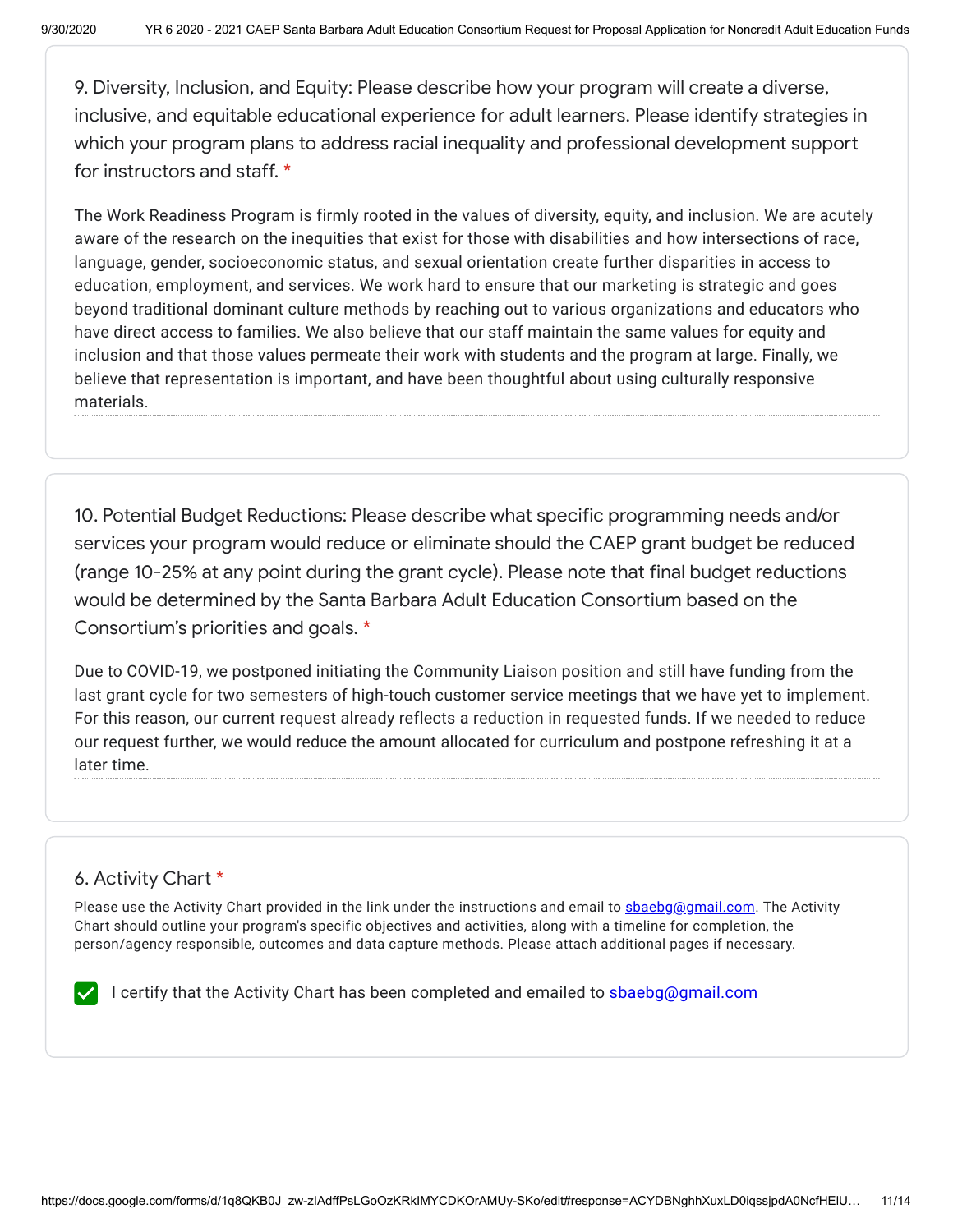|  |  | Total Budget Requested * |
|--|--|--------------------------|
|--|--|--------------------------|

50,000

## 1000 (Instructional Salaries) \*

Total dollars requesting for INSTRUCTIONAL PERSONNEL (include 25% for BENEFITS in 3000 section below)

5,000

1000 Detail \*

Please provide a detailed budget for this category.

One semester of wages for our Community Liaison (we will first expend our funding from our last grant cycle, the role was put on hold temporarily due to a personnel change and school closures due to COVID-19)

## 2000 (Noninstructional Salaries) \*

Total dollars requesting for PERSONNEL (include 25% for BENEFITS in 3000 section below)

15,000

2000 Detail \*

Please provide a detailed budget for this category.

Wages for two instructional assistants working 12 hours a week for two semesters

## 3000 (Benefits from 1000 and 2000 categories) \*

Total dollars requesting for BENEFITS . The average benefit rate is 25%.

5,000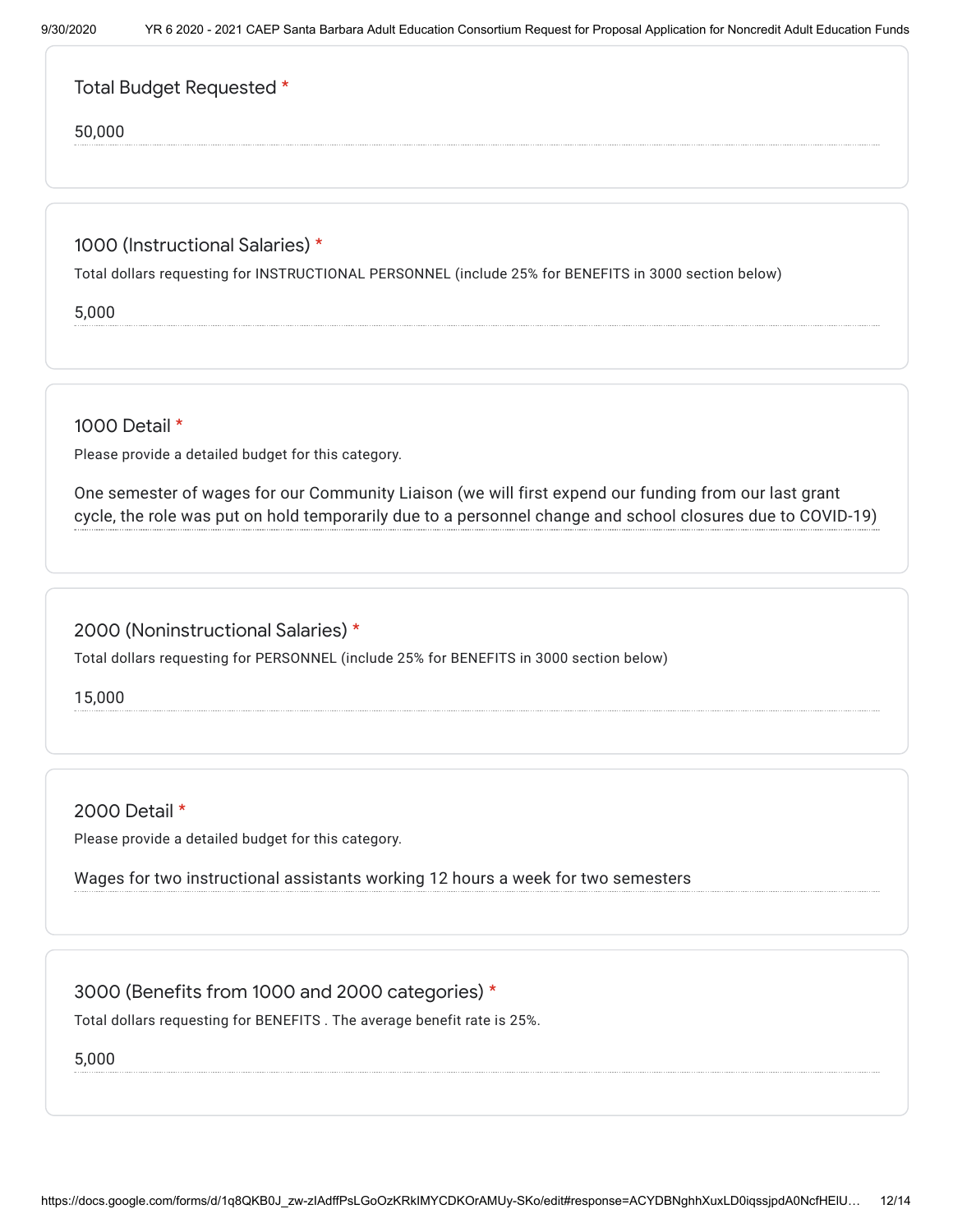### 4000 \*

Total dollars requesting for INSTRUCTIONAL SUPPLIES and NON-INSTRUCTIONAL SUPPLIES and Computer Software (not Hardware).

#### 5,000

## 4000 Detail \*

Please provide a detailed budget for this category.

curriculum refresh and classroom instructional needs (consumable resources and replacement of broken or worn materials as necessary)

## 5000 \*

Total dollars requesting for CONSULTANTS, MEETINGS, PROFESSIONAL DEVELOPMENT

15,000

# 5000 Detail \*

Please provide a detailed budget for this category.

consultant to oversee and market program, train personnel, refresh curriculum, and manage CAEP grant process

## 6000 \*

Total dollars requesting for CAPITAL OUTLAY (Computer Hardware)

### 5,000